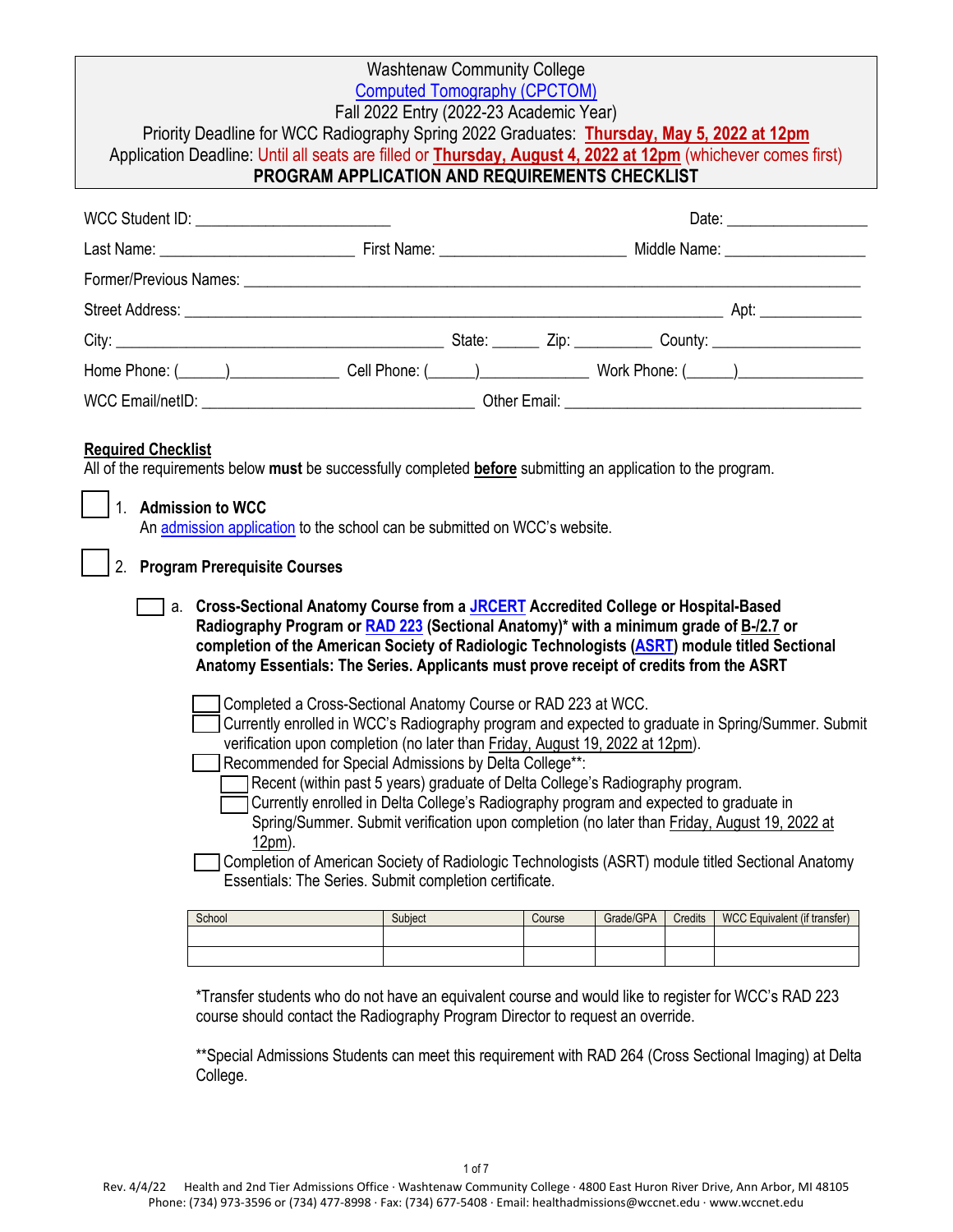|    | PROGRAM APPLICATION AND REQUIREMENTS CHECKLIST continued for CPCTOM Fall 2022 (2022-23 Academic Year)                                                                                                                                                                                                                                                                                                                                                                                                                                                                                                                                                                                                                                                                                                                                                                                                                                                                                                                                                             |
|----|-------------------------------------------------------------------------------------------------------------------------------------------------------------------------------------------------------------------------------------------------------------------------------------------------------------------------------------------------------------------------------------------------------------------------------------------------------------------------------------------------------------------------------------------------------------------------------------------------------------------------------------------------------------------------------------------------------------------------------------------------------------------------------------------------------------------------------------------------------------------------------------------------------------------------------------------------------------------------------------------------------------------------------------------------------------------|
| 3. | Graduate of one (1) of the accredited programs below.<br>• Joint Review Committee on Education in Radiologic Technology (JRCERT) - Verify program                                                                                                                                                                                                                                                                                                                                                                                                                                                                                                                                                                                                                                                                                                                                                                                                                                                                                                                 |
|    | • Joint Review Committee on Educational Programs in Nuclear Medicine Technology (JRCNMT) - Verify program                                                                                                                                                                                                                                                                                                                                                                                                                                                                                                                                                                                                                                                                                                                                                                                                                                                                                                                                                         |
|    | Graduated from school below. Confirm program accreditation (website above) or submit documentation to verify.<br>Currently enrolled in WCC's Radiography program and expected to graduate in Spring/Summer. Submit<br>verification upon completion (no later than Friday, August 19, 2022 at 12pm).<br>Recommended for Special Admissions by Delta College**:<br>Recent (within past 5 years) graduate of Delta College's Radiography program.                                                                                                                                                                                                                                                                                                                                                                                                                                                                                                                                                                                                                    |
|    | Currently enrolled in Delta College's Radiography program and expected to graduate in Spring/Summer.<br>Submit verification upon completion (no later than Friday, August 19, 2022 at 12pm).                                                                                                                                                                                                                                                                                                                                                                                                                                                                                                                                                                                                                                                                                                                                                                                                                                                                      |
|    | School(s)<br>Graduation Date/Year                                                                                                                                                                                                                                                                                                                                                                                                                                                                                                                                                                                                                                                                                                                                                                                                                                                                                                                                                                                                                                 |
|    | Current American Registry of Radiologic Technologists (ARRT) or Nuclear Medicine Technology<br>Certification Board (NMTCB) Registration Card Showing Primary Certification in one (1) of the areas below<br>• Radiography (R) - Verify credentials<br>• Nuclear Medicine (N) - Verify credentials<br>• Radiation Therapy (T) - Verify credentials<br>• Certified Nuclear Medicine Technologist (CNMT) - Verify credentials<br>Submit current and valid registration card or documentation verifying credentials (website above).<br>Currently enrolled in WCC's Radiography program and expected to graduate in Spring/Summer. Submit<br>verification upon completion (no later than Friday, August 19, 2022 at 12pm).<br>Recommended for Special Admissions by Delta College**:<br>Recent (within past 5 years) graduate of Delta College's Radiography program.<br>Currently enrolled in Delta College's Radiography program and expected to graduate in Spring/Summer.<br>Submit verification upon completion (no later than Friday, August 19, 2022 at 12pm). |
| 5. | Minimum Cumulative College GPA of 3.0<br>The total cumulative GPA of all schools* in which you completed your program discipline courses and that provide<br>any required program prerequisite courses will be included in the calculation.                                                                                                                                                                                                                                                                                                                                                                                                                                                                                                                                                                                                                                                                                                                                                                                                                       |
|    | Currently enrolled in WCC's Radiography program and expected to graduate in Spring/Summer. Submit<br>verification upon completion (no later than Friday, August 19, 2022 at 12pm).<br>Recommended for Special Admissions by Delta College**:<br>Recent (within past 5 years) graduate of Delta College's Radiography program.<br>Currently enrolled in Delta College's Radiography program and expected to graduate in Spring/Summer.<br>Submit verification upon completion (no later than Friday, August 19, 2022 at 12pm).                                                                                                                                                                                                                                                                                                                                                                                                                                                                                                                                     |
|    | <b>Cumulative GPA</b><br>School(s)                                                                                                                                                                                                                                                                                                                                                                                                                                                                                                                                                                                                                                                                                                                                                                                                                                                                                                                                                                                                                                |
|    | *Students who graduated from a hospital-based program in partnership with another college/university, must submit<br>official transcripts from both institutions.                                                                                                                                                                                                                                                                                                                                                                                                                                                                                                                                                                                                                                                                                                                                                                                                                                                                                                 |

\_\_\_ 6. **Program Application and Requirements Checklist** (this form, pages 1-3)

\_\_\_ 7. **Additional Information Form** (pages 4-5)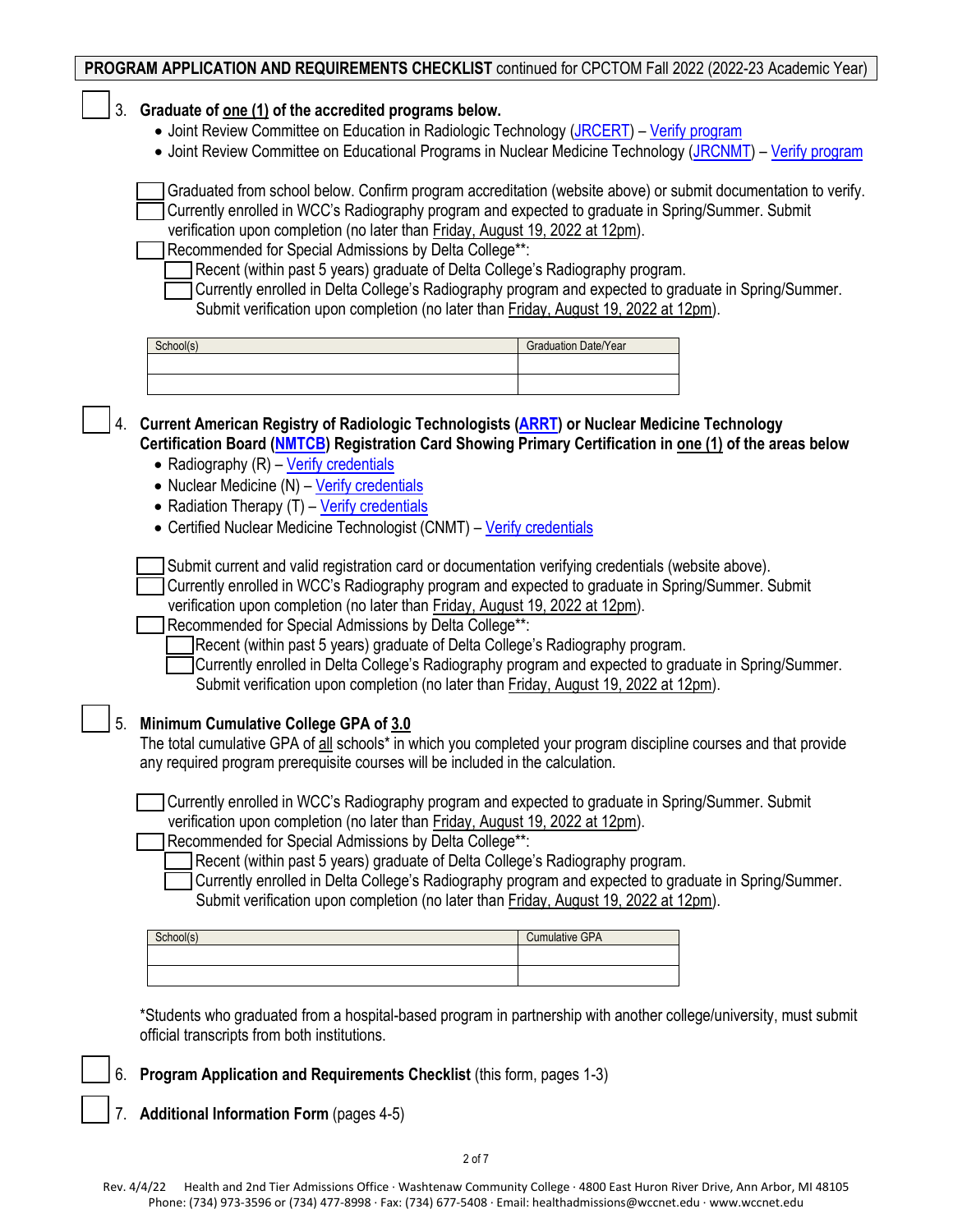| PROGRAM APPLICATION AND REQUIREMENTS CHECKLIST continued for CPCTOM Fall 2022 (2022-23 Academic Year) |  |  |
|-------------------------------------------------------------------------------------------------------|--|--|
|-------------------------------------------------------------------------------------------------------|--|--|

\_\_\_ 8. **Abilities Statement** (pages 6-7)

\_\_\_ 9. **Recommendation Form (WCC[/Delta College](https://www.delta.edu/) Special Admissions Applicants ONLY)** Delta College's Radiography Coordinator (Cindy Kramer[: cindykramer@deltacollege.edu\)](mailto:cindykramer@deltacollege.edu) must complete the recommendation form and submit it directly to WCC.

**I have successfully completed all required checklist items and I have included all documentation needed to verify these requirements.** 

| <b>Student's Printed Name:</b><br><b>Student ID:</b> |
|------------------------------------------------------|
|------------------------------------------------------|

**\*Student's Signature:** \_\_\_\_\_\_\_\_\_\_\_\_\_\_\_\_\_\_\_\_\_\_\_\_\_\_\_\_\_\_\_\_\_\_\_\_\_\_\_\_\_\_\_\_\_\_\_\_\_\_ **Date:** \_\_\_\_\_\_\_\_\_\_\_\_\_\_\_\_\_\_\_\_\_\_\_\_

\**An electronic signature will be recognized ONLY IF this document is submitted directly from the students WCC email address.*

Student Notes:

## **SUBMITTING APPLICATIONS**

Applications and all documentation can be submitted in one of the ways listed below. Applications must be **received** by WCC's Health and 2nd Tier Admissions Office on or prior to the application deadline. **To confirm receipt, an email is sent to the students WCC email approximately 1-2 business days after an application is received.** 

**The preferred method of submitting an application is by email directly from the student's WCC email.** It's recommended that applicants complete the fillable fields and attach their completed packet along with all supporting documentation. Students can scan or take pictures of their documentation.

# • **Email: Send to [healthadmissions@wccnet.edu](mailto:healthadmissions@wccnet.edu)** *– Preferred method of submission*

- Fax\*: (734) 677-5408 (Attn: Health and 2nd Tier Admissions)
- Mail\*\*: Health and 2nd Tier Admissions, Washtenaw Community College, 4800 E Huron River Dr, Ann Arbor, MI 48105
- In-person: Submit to WCC'[s Student Welcome Center](https://www.wccnet.edu/start-now/student-welcome-center.php) (2nd floor, Student Center)  *May have limited services depending on status of COVID-19 pandemic.*

*\*We recommend calling to confirm legibility of documents if faxing. If requested, original or legible emailed documents must be submitted to complete your application.*

*\*\*We recommend tracking your application if sending by mail.*

**Students with questions or concerns regarding WCC'[s Limited Enrollment Admission Process](https://www.wccnet.edu/start-now/degree/2nd-tier/#:%7E:text=2023%20academic%20year-,Limited%20Enrollment%20Admission%20Process,-The%20limited%20enrollment) or submitting an application to the program should contact the Health and 2nd Tier Admissions Office at (734) 973-3596, (734) 477- 8998, o[r healthadmissions@wccnet.edu.](mailto:healthadmissions@wccnet.edu)**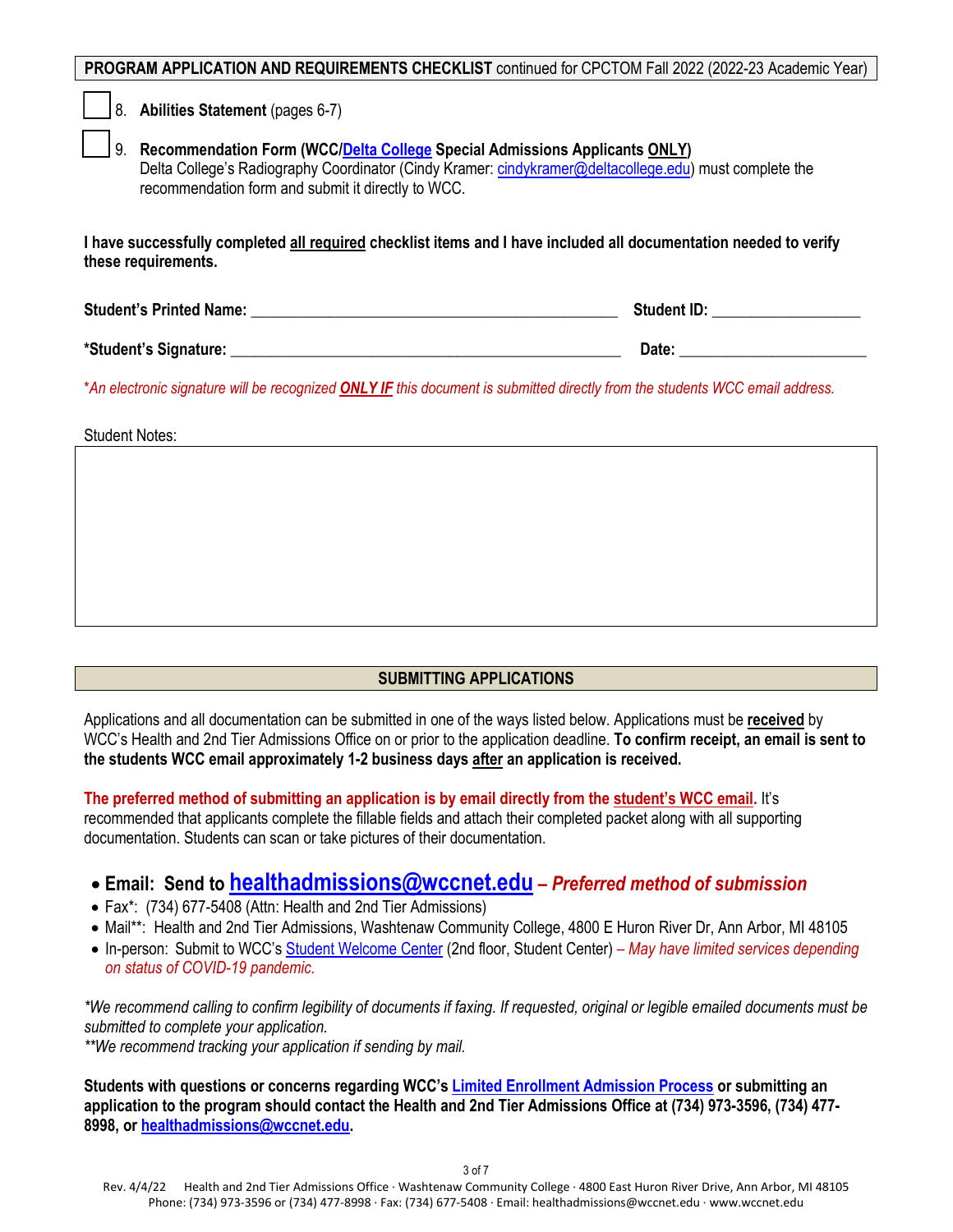## Washtenaw Community College Computed Tomography (CPCTOM) Fall 2022 Entry (2022-23 Academic Year) **ADDITIONAL INFORMATION FORM**

Additional information is provided below that is important and pertains to the program. **Please carefully read all statements.**

- 1. The requirements outlined in this packet are based on the academic year/semester indicated above. Admission requirements/criteria are reviewed annually and subject to change. You are expected to meet all admission requirements for each semester you apply, and if offered admission, you must meet all [program requirements](https://catalog.wccnet.edu/current/programs/cpctom.php) of the **catalog term** in which you **first begin** the program.
	- a. Program applications are semester specific and only valid for the semester in which you applied. If your application is closed for any reason and wish to be reconsidered for admission to the program, you will need to meet current admission requirements and submit a new application to a future semester.
	- b. Each semester, approximately 12 students are accepted to the program for a Fall semester start. This is a fulltime program and no part-time option is available.
- 2. This program utilizes WCC's [Limited Enrollment Admission Process](https://www.wccnet.edu/start-now/degree/2nd-tier/#:%7E:text=2023%20academic%20year-,Limited%20Enrollment%20Admission%20Process,-The%20limited%20enrollment) for determining admission to the program. Applicants are required to meet all admission prerequisites/criteria and are admitted to the program on a **first-qualified, firstadmitted basis until all seats are filled.** If there are more qualified applicants than seats available for two or more consecutive admission cycles, WCC reserves the right to utilize ou[r Competitive Admission Process](https://www.wccnet.edu/webfiles/health/web/pointscales/2022-2023-point-scales.pdf) for determining admission to this program in future semesters. Details regarding WCC's admission processes can be found on WCC's [Health and 2nd Tier Admissions](https://www.wccnet.edu/start-now/degree/2nd-tier/) website. Information regarding WCC's [Admission to High Demand Programs](https://www.wccnet.edu/about/policies/2005.php#:%7E:text=of%20these%20programs.-,Admission%20to%20High%20Demand%20Programs,-The%20Administration%20will) can be found on our website.
- 3. Please read and review the [Computed Tomography \(CPCTOM\)](https://catalog.wccnet.edu/current/programs/cpctom.php) degree and program requirements including continuing eligibility requirements. Visit the [Radiography Departments](https://www.wccnet.edu/learn/departments/alhd/radiography/) website for additional information regarding the program.
- 4. **WCC sends all communications regarding application and admission statuses directly to your WCC student email address. It is extremely important that you check your WCC email regularly so you do not jeopardize your status.** Please be aware that WCC assumes any information sent to your WCC email has been received and reviewed. It is also important to keep your contact information current in the College system (including addresses, emails, phone numbers). If WCC is unable to contact you regarding your application and/or you do not respond to any contacts made by WCC, **your application will be closed**. Contact information can be update through your [MyWCC](https://login.wccnet.edu/cas/login?service=https%3A%2F%2Fbanner.wccnet.edu%2Fssomanager%2Fc%2FSSB) account by clicking on *Student Services, Student Services Dashboard*, and then *Personal Information* under the *General* menu or through WCC'[s Student Welcome Center](https://www.wccnet.edu/start-now/student-welcome-center.php) (2nd floor, Student Center) by calling (734) 973-3543 or emailing [info@wccnet.edu.](mailto:info@wccnet.edu)
- 5. [Official transcripts](https://www.wccnet.edu/start-now/degree/transfer-to-wcc.php) must be submitted before any transfer credit can post to your WCC record and/or count towards application requirements.
	- a. All defined courses plus any substitutions approved by the department prior to the application deadline will be used to meet prerequisites requirements. If a course is not clearly stated on your transcript and/or the course cannot be determined an equivalent based on the course description, you must provide a course syllabus for further review. Also, please be aware that if two (2) or more transfer courses are completed to meet the equivalent of one (1) of WCC's required courses, you **must** meet the minimum grade requirement in **each** course (grades are not averaged between the two courses). **WCC is not responsible for your application being delayed due to lack of clarification or approval of a substitution.**

Rev. 4/4/22 Health and 2nd Tier Admissions Office · Washtenaw Community College · 4800 East Huron River Drive, Ann Arbor, MI 48105 Phone: (734) 973-3596 or (734) 477-8998 · Fax: (734) 677-5408 · Email: healthadmissions@wccnet.edu · www.wccnet.edu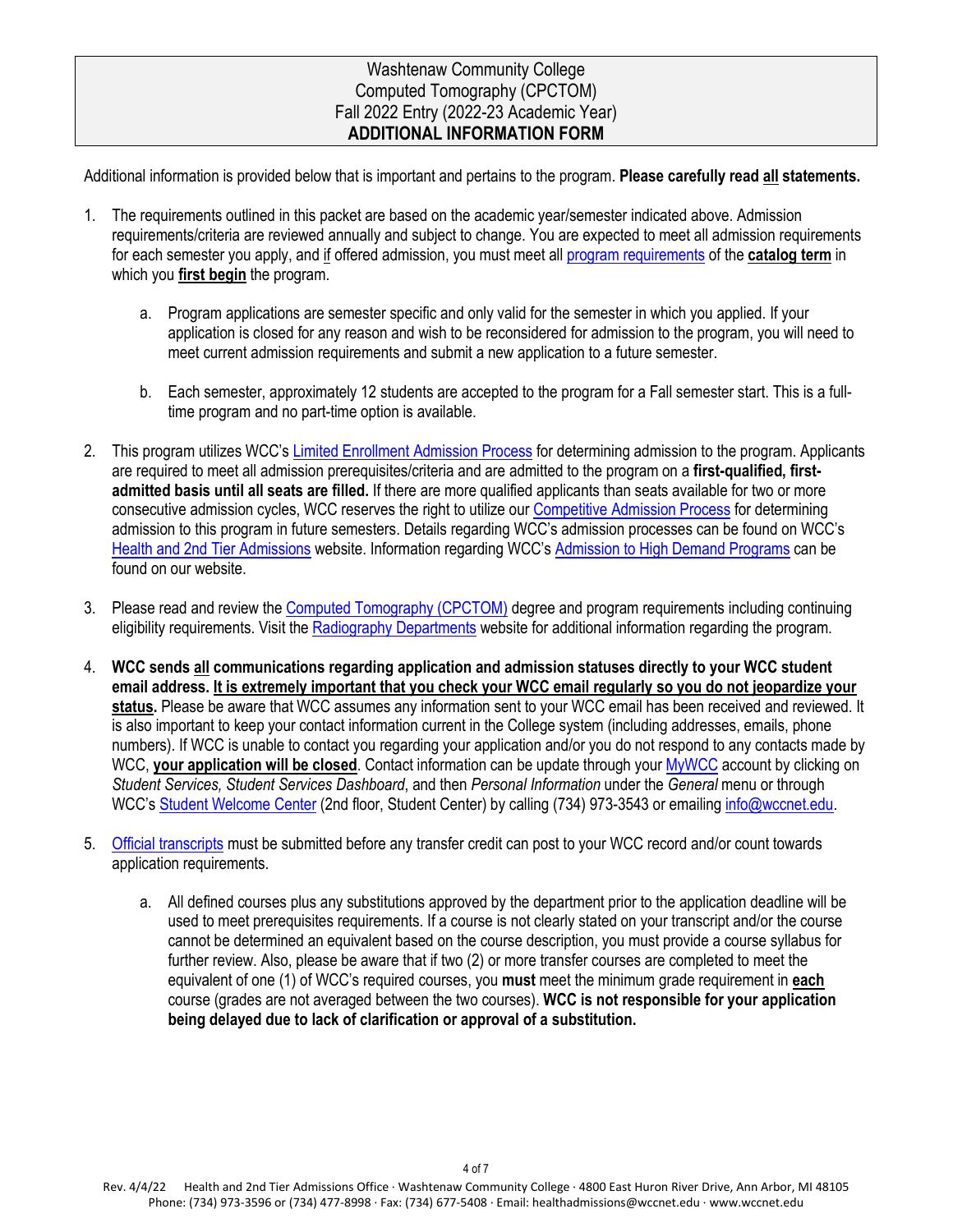#### **ADDITIONAL INFORMATION FORM** continued for CPCTOM Fall 2022 (2022-23 Academic Year)

- 6. Upon acceptance to the program, the **Entrance Requirements** below must be successfully completed to be eligible to begin the program. Students who fail to comply or meet these requirements will forfeit their seat in the program.
	- a. Mandatory attendance at the new student orientation session. Details will be included in the program acceptance and alternate candidate letters.
	- b. Obtain a criminal background check from the college-designated vendor and submit completed health records. Any student found to have a positive drug screen for drugs prohibited by State of Michigan or Federal law (including marijuana) or controlled substances will not be admitted to the program. Specific details and deadlines will be included in the program acceptance and alternate candidate letters and/or provided at the mandatory orientation.
		- i. Individuals who have been charged or convicted of a misdemeanor or felony must undergo the ethics pre-application review process through th[e American Registry of Radiologic Technologists \(ARRT\)](https://www.arrt.org/pages/verify-credentials) and receive clearance from ARRT to take the national board examination **prior to applying for the program**. Contact the ARRT at (651) 687-0048 or visit their website above for more information. Please note that the ARRT ethics pre-application process may take up to 12 weeks to complete.
- 7. **WCC Radiography students** who are currently enrolled in the final year of their program and are expected to graduate in the Spring/Summer 2022 semester are given priority and may submit an incomplete program application by the deadline stated on the first page of the application packet. It is strongly recommended that WCC Radiography graduates schedule and sit for their ARRT Certification Examination within the two weeks following the completion of their program. Verification of all missing admission requirements/criteria must be submitted by **Friday, August 19, 2022 at 12pm** to be eligible to begin the program if accepted. **Students who submit their application after the stated deadline will forfeit their priority status.**

**By signing this form, I acknowledge that I have completely read and understand the statements above.** 

| <b>Student's Printed Name:</b> | <b>Student ID:</b> |
|--------------------------------|--------------------|
| *Student's Signature:          | Date:              |

\**An electronic signature will be recognized ONLY IF this document is submitted directly from the students WCC email address.*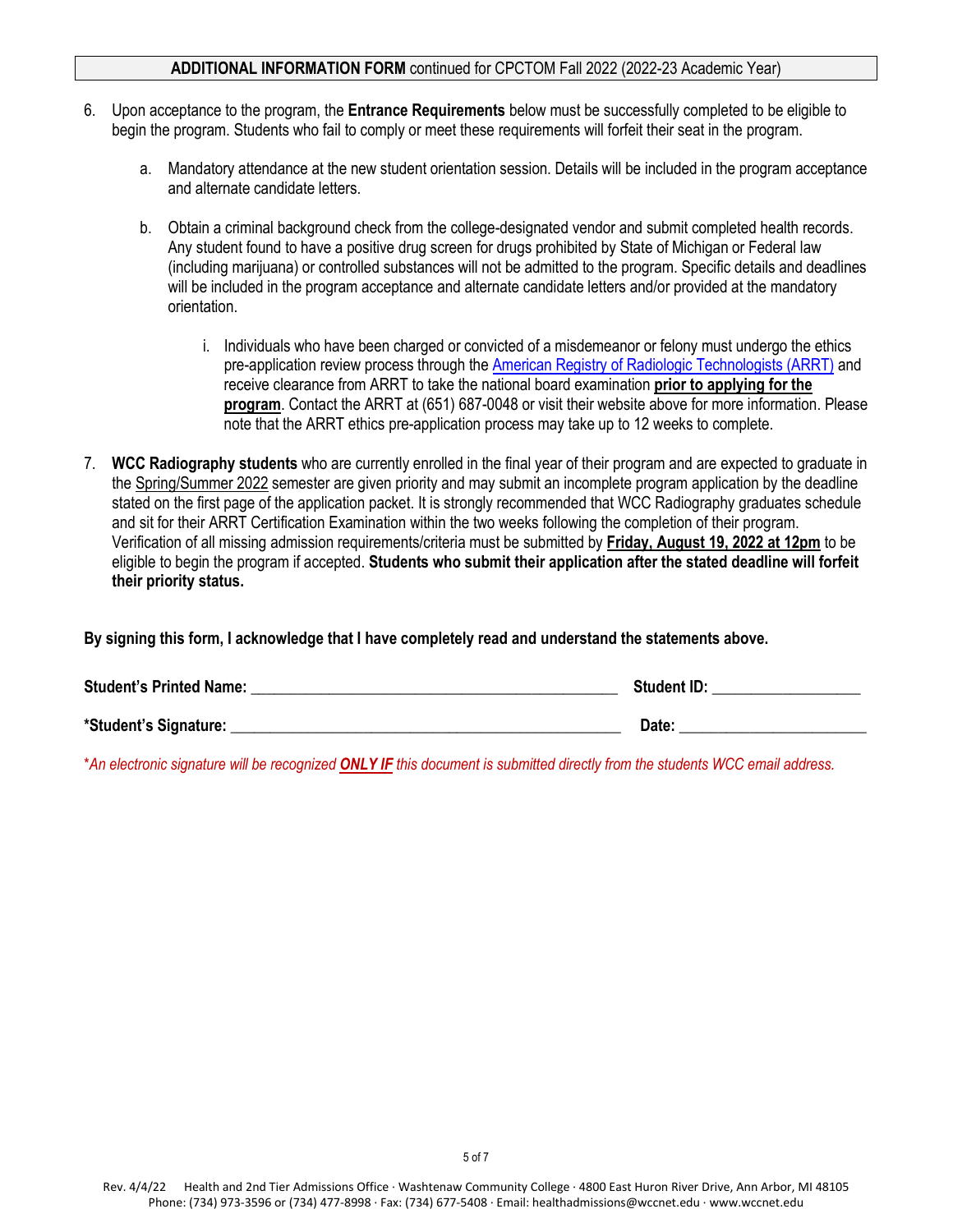## Washtenaw Community College Computed Tomography (CPCTOM) Fall 2022 Entry (2022-23 Academic Year) **ABILITIES STATEMENT**

Admission to the Computed Tomography (CT) program is contingent upon students declaring that they have specific psychomotor, affective, and cognitive abilities. These requirements are detailed below. WCC reserves the right to request that students successfully demonstrate the specific cognitive and physical abilities related to the CT program.

## **Abilities necessary to ensure attainment of competencies in the Computed Tomography (CT) program. The student must be able to:**

- 1. Communicate, both verbally and in writing, at a professional level.
	- a. Demonstrate English language proficiency with sufficient skill to communicate.
	- b. Provide clear and audible directions to patients face-to-face and from the CT control booth area, which may be 20 feet away from the patient.
	- c. Read and interpret the physician's orders and corresponding paperwork.
- 2. Demonstrate sufficient locomotor skills to move from room to room and maneuver in small spaces.
	- a. Be able to push, pull, and lift 50 pounds.
	- b. Push and adjust a stretcher and/or wheelchair without injury to self, patient, or others.
	- c. Lift and transfer patients from a wheelchair or stretcher to a CT table or to a patient's bedside.
	- d. Move and adjust CT equipment, accessories, and ancillary devices as needed for patient imaging.
	- e. Wear a lead apron weighing approximately eight to fifteen pounds for extended periods of time.
	- f. Assist in the care of patients without obstructing the positioning of necessary equipment or other health care workers vital to the treatment of the patient.
- 3. Possess sufficient gross and fine motor abilities to provide safe and effective patient care.
	- a. Must be able to reach overhead to manually move the monitors and power injectors at various angles at heights up to 6 feet.
	- b. Manipulate dials, buttons, levers, switches and keyboard of various sizes as needed to operate CT equipment and ancillary devices.
	- c. Properly palpate anatomical landmarks as needed to position the patient for a CT procedure.
	- d. Physically place patients in proper positions for CT procedures according to established standards.
	- e. Must be able to align the patient to the gantry, attach cardiac leads, and connect infusion tubing in a timely manner for all CT procedures.
	- f. Handle, load, and manipulate power injectors as required for each CT procedure.
	- g. Load sterile contrast media and other solutions without contaminating the syringe, infusion set, or other infusion equipment.
	- h. Ability to apply and wear protective gloves and personal protective devices for the purpose of universal or standard precautions.
	- i. Properly angle the CT gantry.
	- j. Properly manipulate all locks on the CT table.
	- k. Physically be able to administer emergency care including performing CPR.
	- l. Physical ability to work standing on your feet 90% of the time.
	- m. Ability to use computers and computer systems to enter and process data.
	- n. Possess good eye/hand/foot coordination in order to operate CT equipment properly and in a timely manner.
	- o. Assist patient in dressing and undressing for a CT procedure.